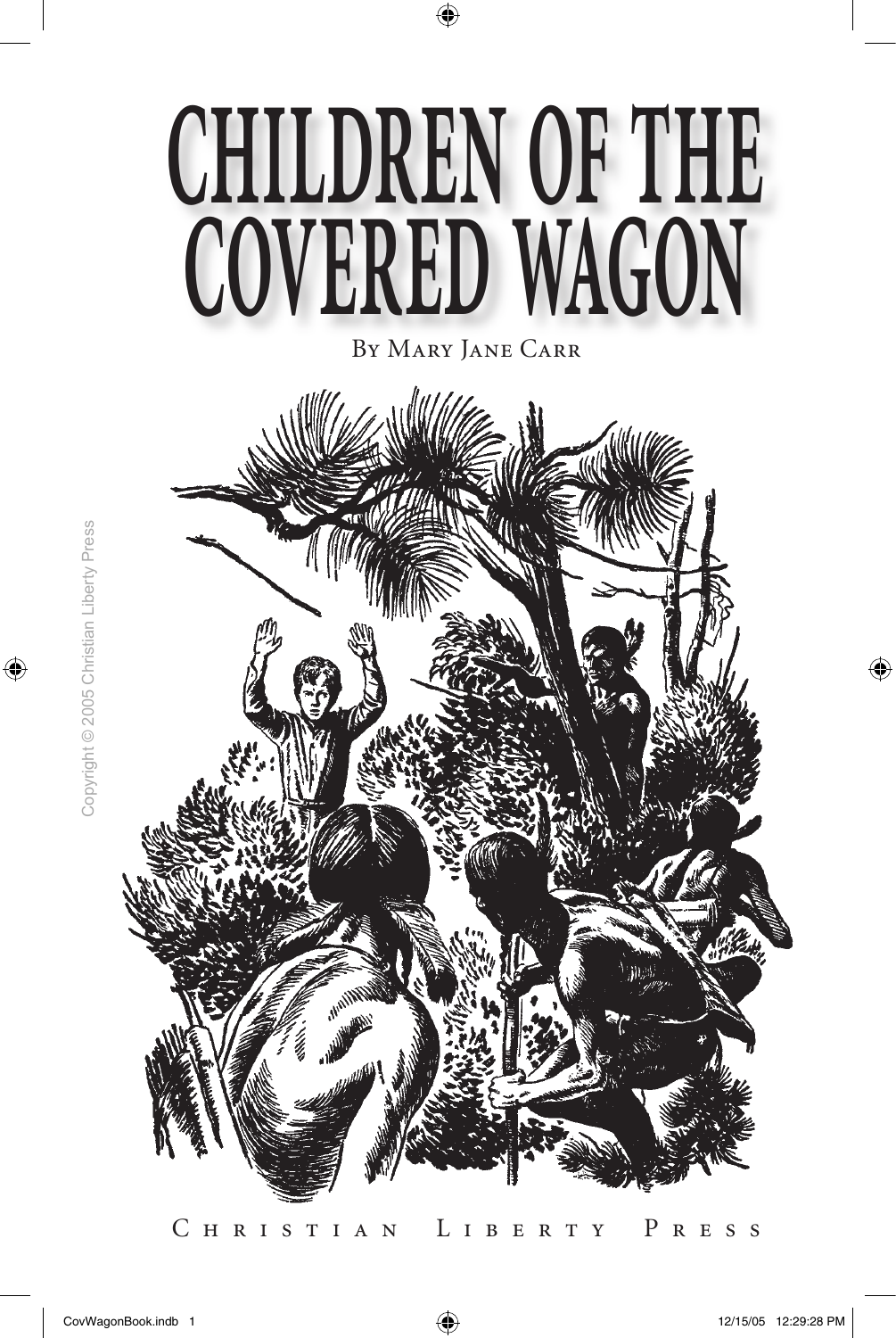Copyright © 2005 by Christian Liberty Press *2019 Printing*

All rights reserved. No part of this book may be reproduced or transmitted in any form or by any means, electronic or mechanical, without written permission from the publisher. Brief quotations embodied incritical articles or reviews are permitted.

A publication of Christian Liberty Press 502 West Euclid Avenue Arlington Heights, IL 60004 www.christianlibertypress.com

Written by Mary Jane Carr Revised and edited by Michael J. McHugh Copyediting by Diane Olson Reviewed by Sabrina Thompson Cover Design and layout by Bob Fine Illustrations by Bob Kuhn and Esther Brann Clip art images on pages 21,28,69,197 and 252 are copyrighted to Dover Publications.

ISBN 978-1-932971-50-7

Printed in the United States of America



CHRISTIAN LIBERTY PRESS 502 West Euclid Avenue Arlington Heights, IL 60004 www.christianlibertypress.com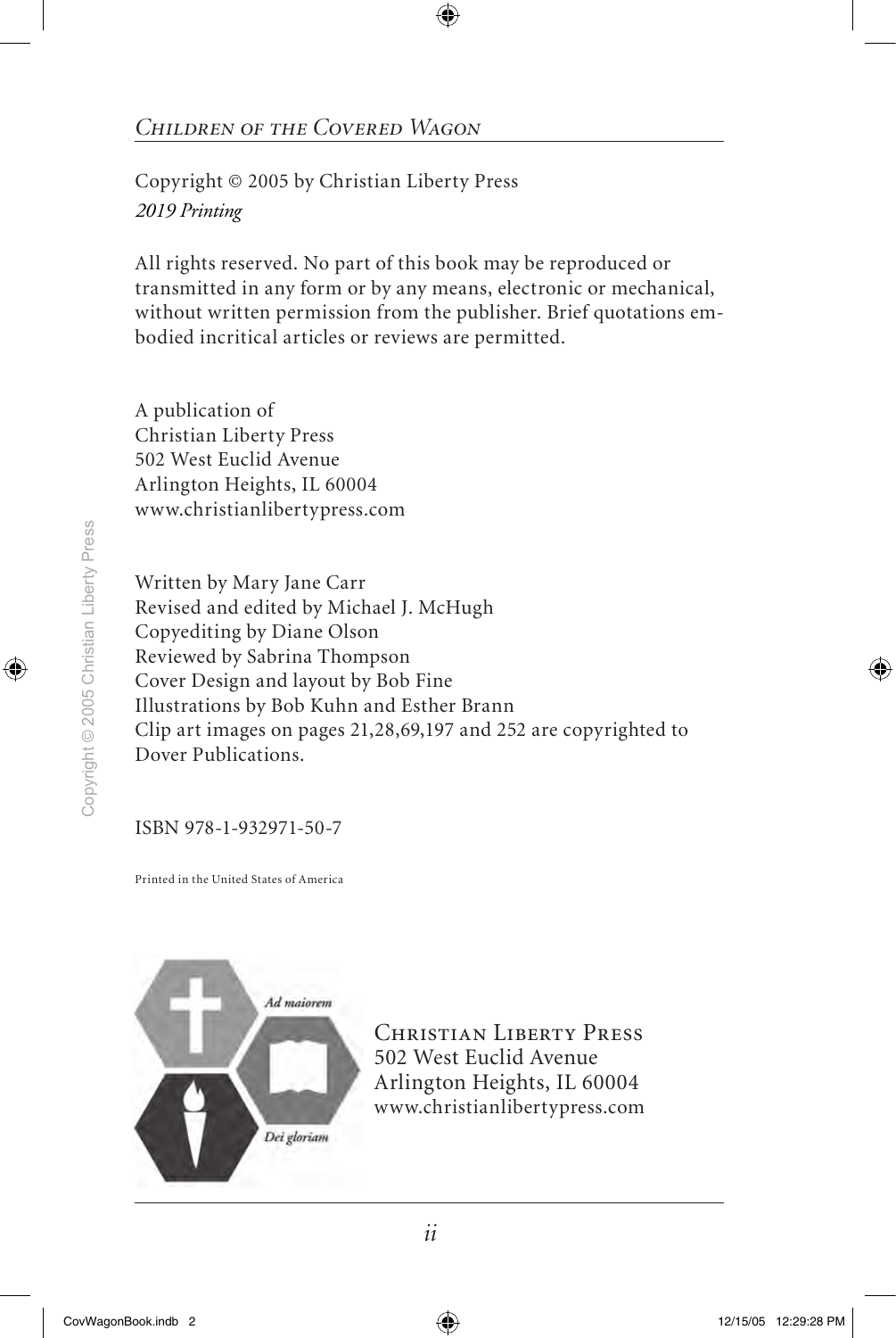## **PREFACE**

What would it have been like to leave all of the comforts<br>of home—shelter, good food, and friendly neigh-<br>pors—for the Oregon Territory in the middle of the<br>nineteenth century? The answer to this question will become of home—shelter, good food, and friendly neighbors—for the Oregon Territory in the middle of the nineteenth century? The answer to this question will become clear as you read the following story, for it chronicles the trials and tribulations of a company of pioneer men, women, and children who braved the dangers of the Oregon Trail in 1844.

Unlike many books of its kind, *Children of the Covered Wagon* provides a true and accurate picture of what pioneers heading west in a wagon train would have experienced. Readers will be drawn into the daily struggles of the pioneers as they trudged over a long and dangerous wilderness trail to reach their destination. Treacherous river crossings, scorching heat from the desert country, inhabitants of the Great Plains, and snow-capped mountains were just a few of the obstacles that routinely intruded themselves upon the weary travelers.

None but the hearty and adventurous dared to make the journey west, for disappointment and even death were common. The prospect of free land and a new start, however, caused some families to take on the risks associated with such a journey. With no guarantee that they would ever see the Oregon Territory, these brave pioneers left everything they knew, and nearly everything they owned, in the hope of a better life.

May each reader marvel at the daring exploits of the pioneers of bygone days who helped to settle the vast western wilderness territory.

> *Michael J. McHugh Arlington Heights, IL 2005*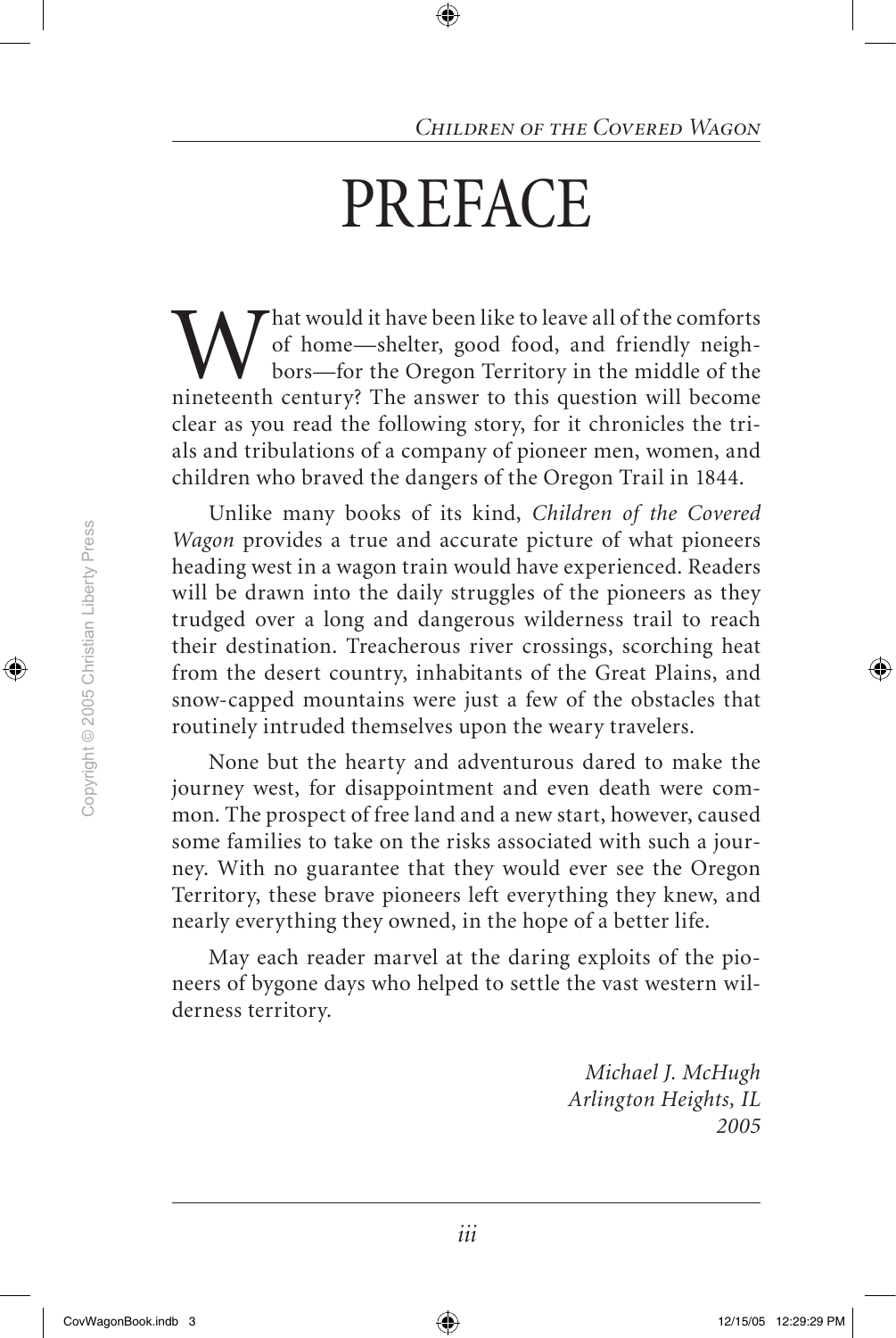## **Contents**

| CHAPTER 6-The Platte Valley Opens Up a New World 51    |  |
|--------------------------------------------------------|--|
|                                                        |  |
|                                                        |  |
|                                                        |  |
|                                                        |  |
|                                                        |  |
| CHAPTER 12-Chief Wolf's Brother's Threat 115           |  |
|                                                        |  |
| CHAPTER 14-A Battle in the Medicine Tepee 133          |  |
|                                                        |  |
| CHAPTER 16-Young Explorers Make a Discovery 155        |  |
|                                                        |  |
|                                                        |  |
|                                                        |  |
|                                                        |  |
| CHAPTER 21-Captive in the Blackfoot Camp 207           |  |
|                                                        |  |
|                                                        |  |
|                                                        |  |
| CHAPTER 25-Down the Columbia with the Voyagers 245     |  |
| CHAPTER 26-Dr. John McLoughlin and Fort Vancouver  251 |  |
|                                                        |  |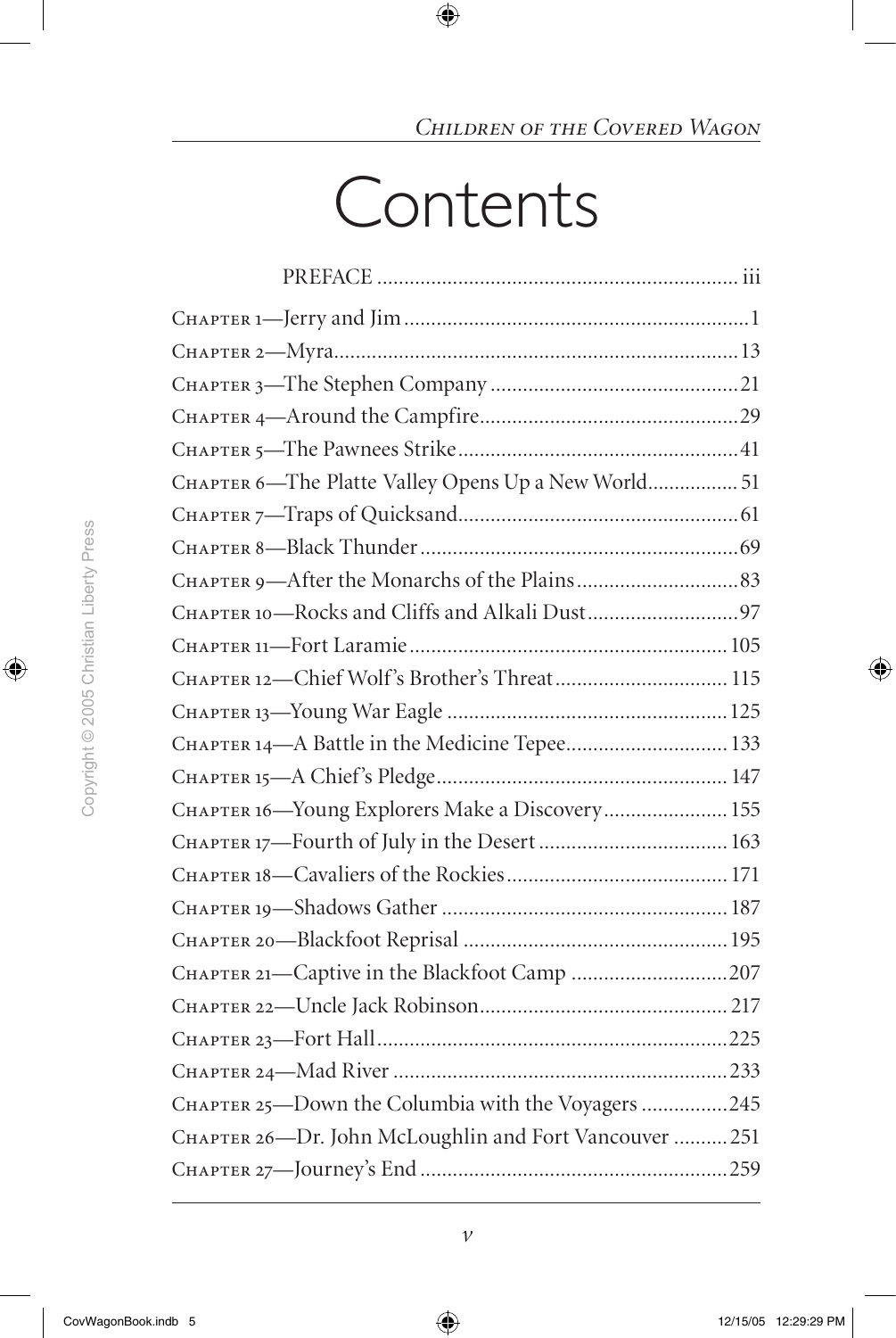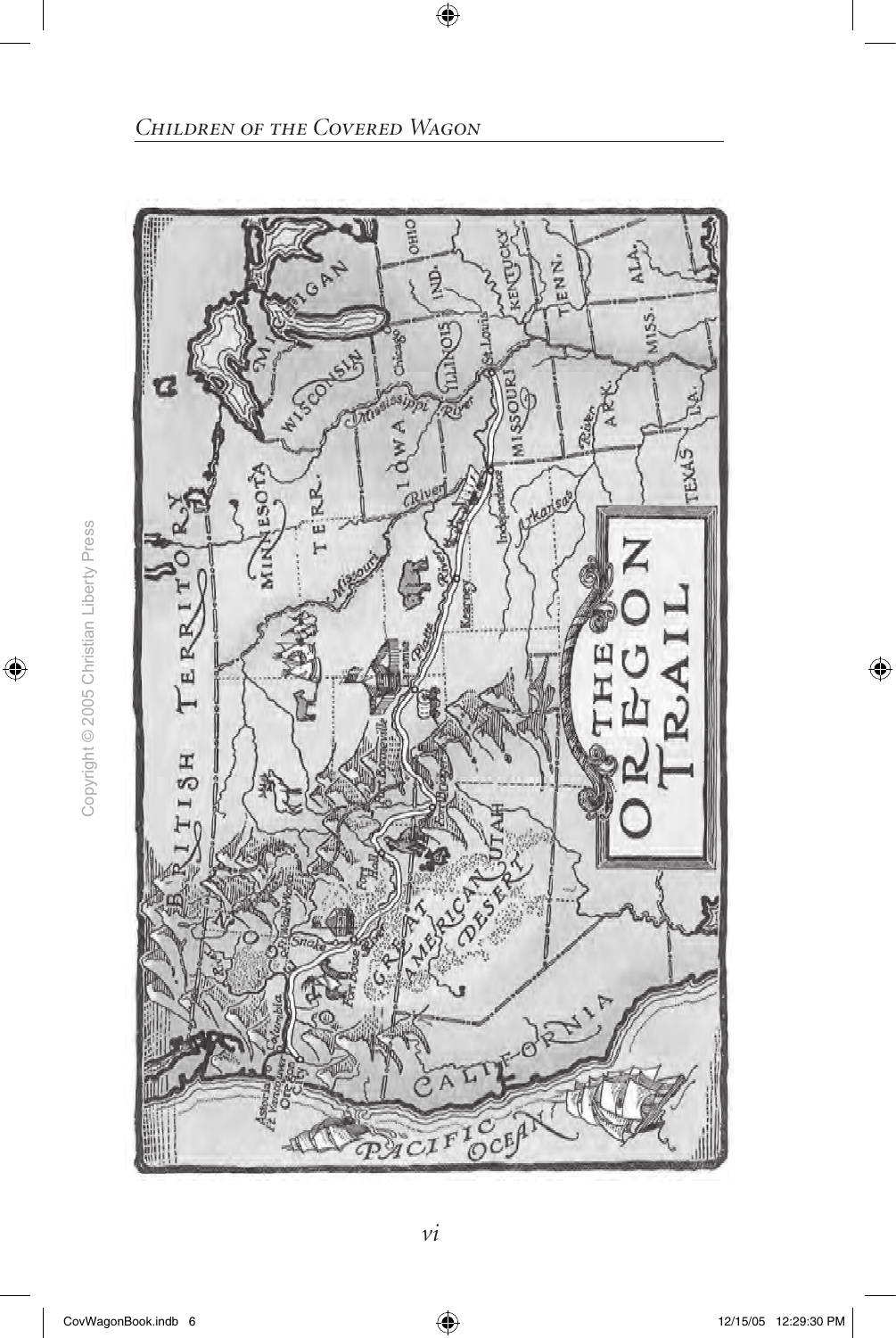#### Chapter 1

# Jerry and Jim

Jerry opened his eyes. It was dark, too dark for him<br>to see anything. Someone was singing, he thought. erry opened his eyes. It was dark, too dark for him The words of the song didn't make sense, but they had a pleasant, drowsy sound:

Creak, creak—squeak, squeak— Thurump, thurump—creak, creak—

For a time Jerry lay listening contentedly, his mind misty with sleep. Finally he smiled. That wasn't a song at all. The branches of the big old walnut tree, brushing against the window of his bedroom, were making that squeaking, sing-song sound.

Funny! Last year—when he was ever so much younger—he used to say that the tree was scratching its fingernails on the windowpane. But how hot the room was tonight … and how thirsty he was! He put out his hand and touched something rough and hard. The touch awakened him thoroughly. He sat up, startled—and then he remembered. He wasn't at home. He was miles and miles away from home, in a place that they called "The Prairie," and his bed was in a covered wagon. The wagon was moving. Its wheels, rolling over the bumpy ground, were making that squeaking sound that he had mistaken for a song.

A wave of loneliness swept over Jerry. He was only a little boy—just seven—and the prairie was big and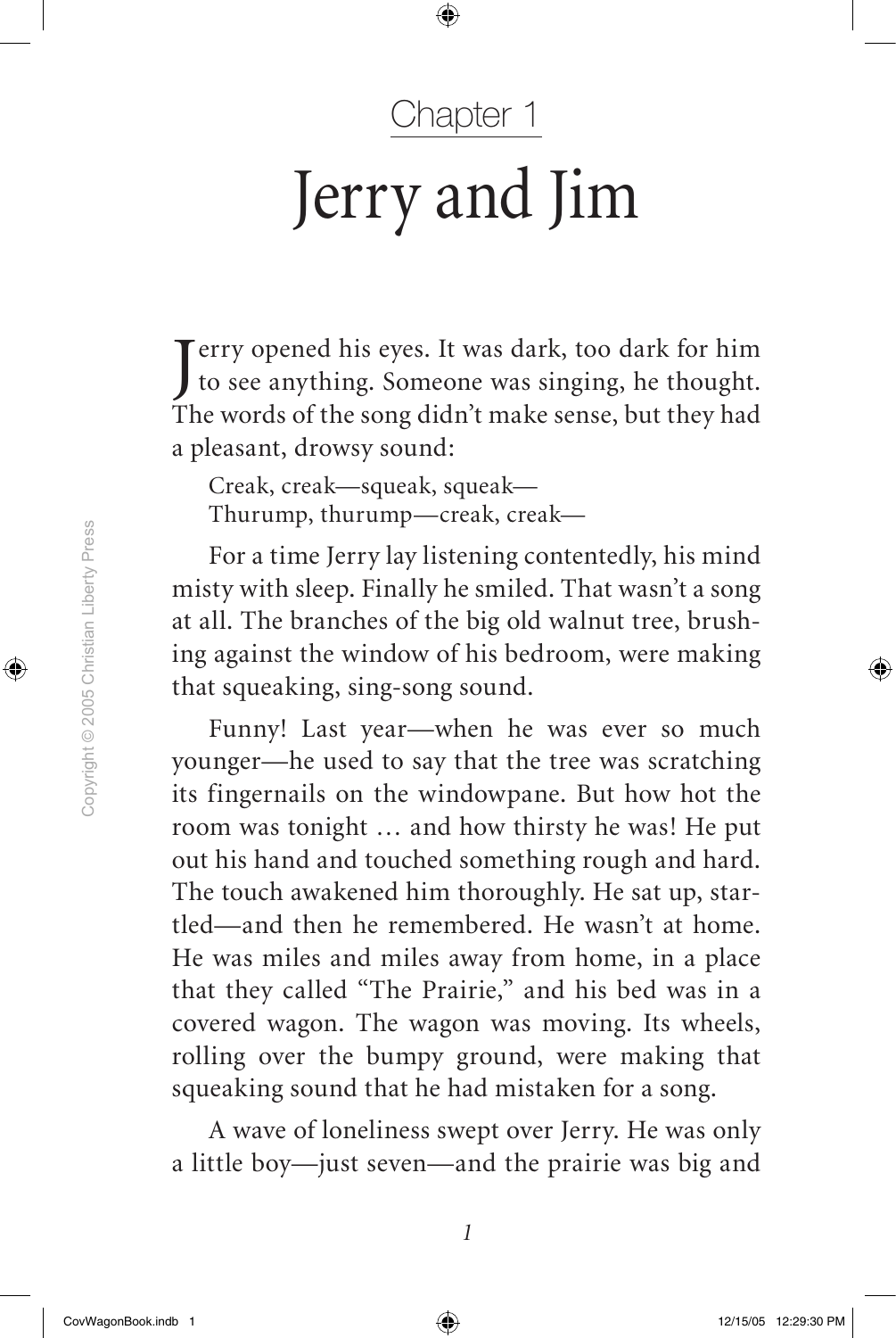filled with danger. He wasn't alone in the wagon on this dark night. His cousin, Jim, was with him; but Jim was asleep. By peering closely, Jerry could see him there in the dim light. He could touch him by reaching out his hand. Jim was going on eleven. He was a big boy, to Jerry, and he was wonderful. There was no need to be afraid of rattlesnakes, nor even Indians with tomahawks—if Jim were close. But he was asleep now, and to Jerry he seemed a thousand miles away.

There was tightness in Jerry's throat that had nothing to do with his thirstiness, and there was a hot stinging in his eyes. He was going to cry, but he remembered in time—emigrants didn't cry, and he was an emigrant—a pioneer. Jim said emigrants didn't cry. That little girl in the wagon ahead of theirs, Myra Dean, the doctor's little girl—she cried lots; but she was a girl, and a baby girl that was not even six. Jerry liked her, though. She had yellow hair that curled.

The wheels on Jim's side went down into a deep rut. Bump! Jerry had to brace himself to keep from tumbling over on Jim. Maybe that bump would wake Jim up. Jerry waited, hopefully, peering down at the sleeper. But no, Jim snuggled closer under the covers. Jerry sighed. Jim must be powerfully tired. How could he sleep through all the noise? It was strange how he could block out the creaking and groaning of big wagons, the plod-plodding of oxen hoofs, the lowing of cattle, the whinnying of horses, the barking of dogs, and the sorry cries of little calves that didn't like to be walking at night.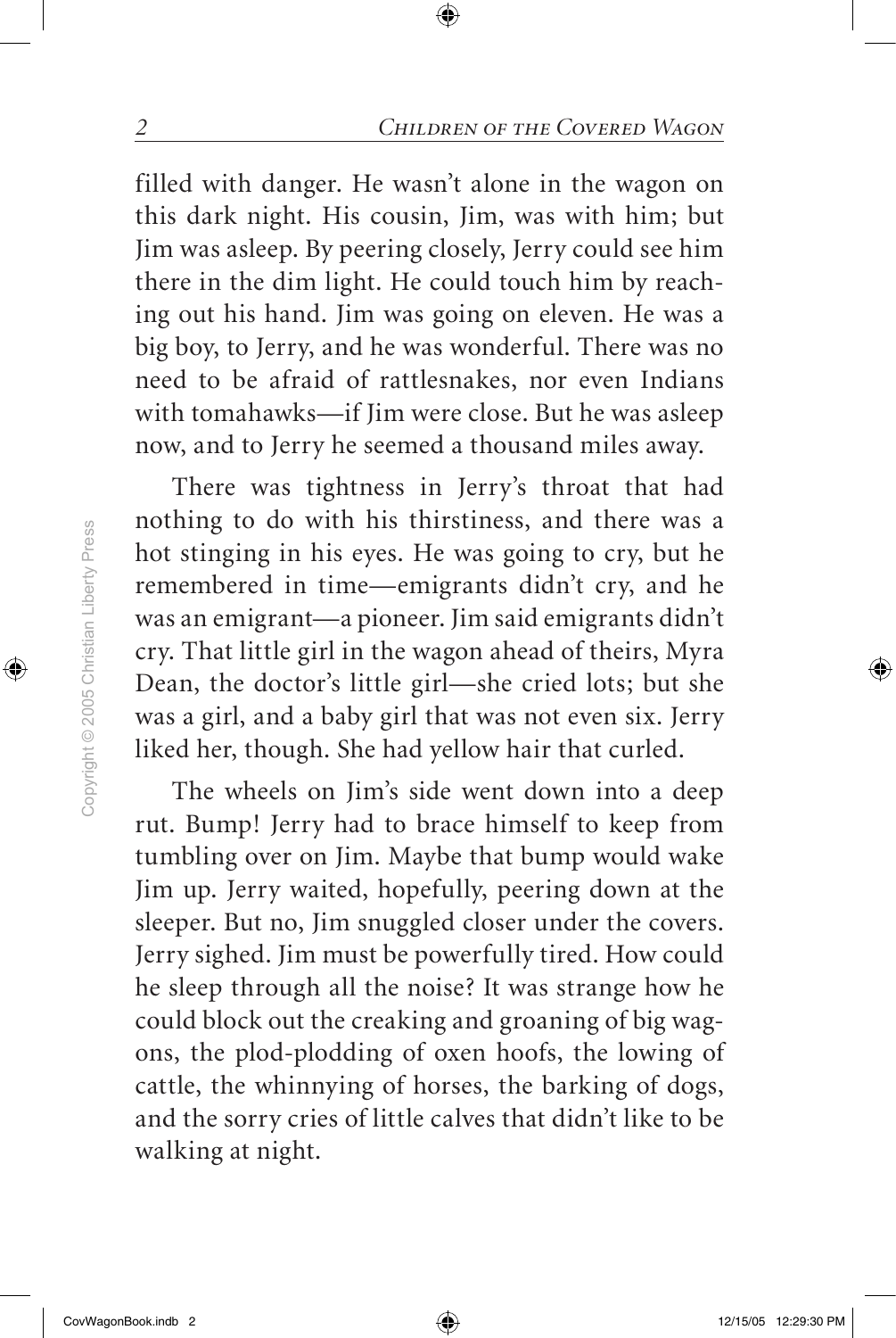"Maaa! Maaa!" bawled the calves, as the shepherd dogs barked sharp, angry barks that seemed to say "stop your moaning!" There was another sound that had struck terror in Jerry's heart the first nights out on the prairie—the long, wild howl

of prairie wolves. Now, after four weeks' travel, he no longer trembled at that weird voice of the wilderness; but he hated it, just the same.

Jerry coughed. His throat was so dry. The day had been hot and dusty, and they had had no water to drink since morning. That was why they were traveling at night. The men wanted to find water before they made the encampment. The cattle and horses and the big oxen that were drawing the wagons had to have water. Those poor little bawling calves were thirsty, too. Maybe they didn't understand why they were walking at night.

Sitting there in the lurching wagon, alone with his thoughts, the little boy felt a wild surge of rebellion against all this discomfort. Why did they have to go on this tiresome journey that seemed to have no end?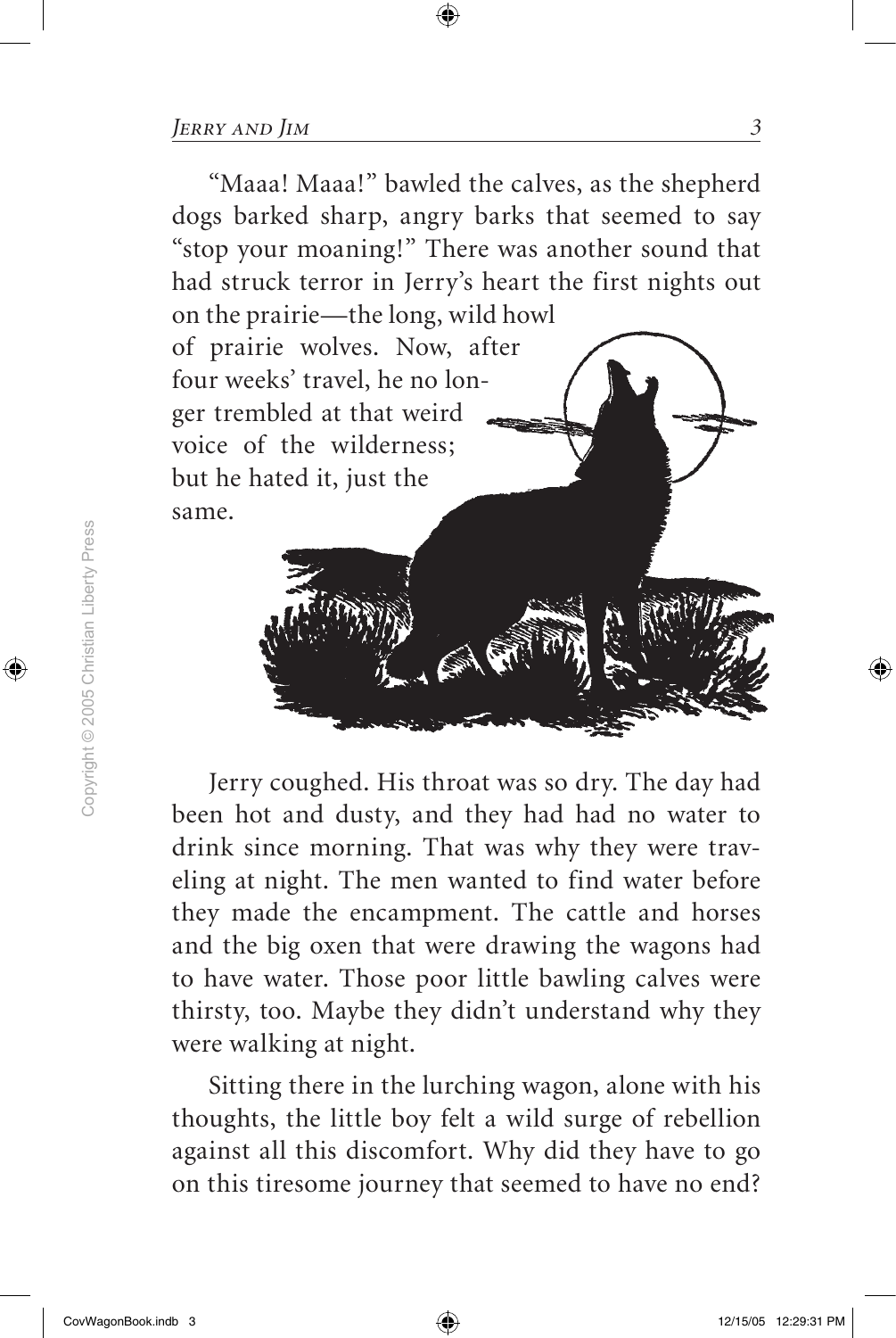It was over two thousand miles! Six months it would take them, his uncle said, if they made good time.

Why did he have to leave his comfortable home his house with its walls and roof that kept out the dust and heat and rain—his house that had a well of water right outside the door? Jerry swallowed, but the lump that filled his throat remained in place. He continued to think about his old home and his swing in the big old walnut tree … and ice cold water! And food that was cooked on a real stove and eaten on a table with a happy red tablecloth on it, filled his mind. More than any memory, however, the dearest thought was of old Auntie Kay, who had taken such good care of him (though she was not his true aunt) that he had scarcely ever missed his mother or father. Heaven, where Auntie Kay said they lived now, had not seemed far away when he was home. Now it seemed as distant as that strange place the wagons were going to … as far away as Oregon.

Sometimes, back home, when it was dark like this, Auntie Kay had held Jerry and rocked him to sleep. That was before he got to be seven, of course. But they had left Auntie Kay behind. She said that she had the rheumatiz and her leg joints were rusty—squeaky like the rocking chair. She was their faithful nanny, but she could never, never climb in and out of a wagon. So she remained back home in Missouri, and Jerry, who had never before been away from her, was out here, somewhere on the prairie, in a hot, jerking covered wagon, traveling toward Oregon. What did he care about Oregon? Wasn't Missouri good enough for anyone?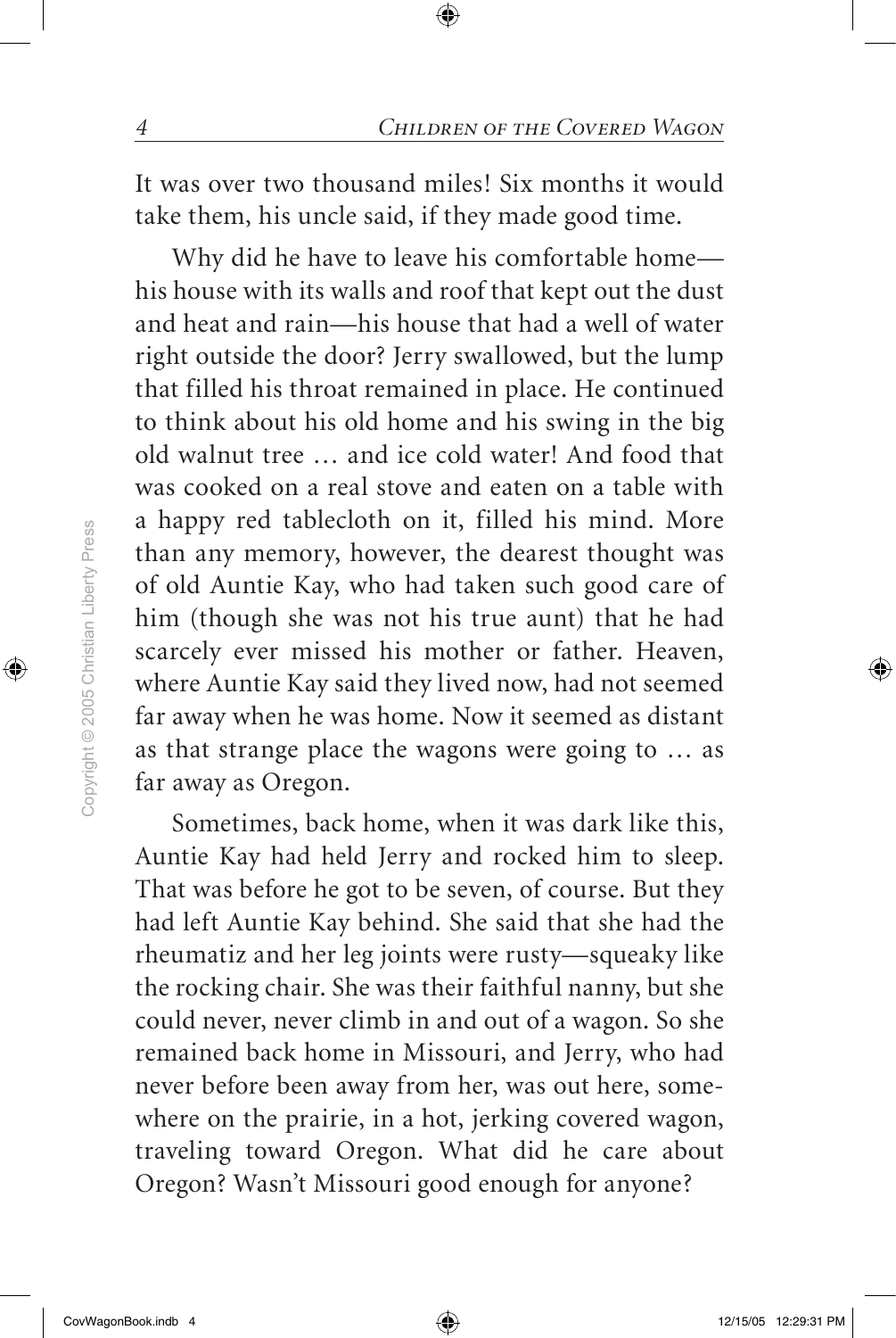The words of Auntie Kay's rocking chair song came to Jerry's mind, and in a brave attempt at self-comfort, the lonely little boy started to sing, under his breath:

Honey Child, the stars are winkin' And a-blinkin' in the sky; Sly old sand man will come slinkin' Round here, by and by …

Jerry tried hard to swallow the lump in his aching throat, but it popped out with a sound alarmingly like a sob. Then there was another and another—and then there were tears on his cheeks.

"Hi, there, Jerry—you awake?" It was Jim's voice.

Jerry didn't dare turn around and let Jim see the tears. A groping hand touched his back and traveled up to his shoulder. The wagon lurched, and Jerry fell back against Jim. He stayed that way, leaning close to Jim. With a swift swipe of his fist, he wiped his wet cheeks and nose. He didn't sniff, because if he did Jim would know that he had been—well, almost crying.

"Say, isn't this great?" Jim's voice was all glad and excited. "I wish we could sleep in a moving wagon every night, us two. I'll bet Father wishes he could be riding in a wagon instead of walking out there! Wonder where we'll be in the morning! Let's look out."

Jim drew back the canvas. They looked out in silence. There was a frail new moon that gave a soft light, making everything seem lovely. Their wagon was last in line that night. It would be first in line the next day—a law of the trail. Behind them wound the cow columns, long lines of slowly-moving livestock,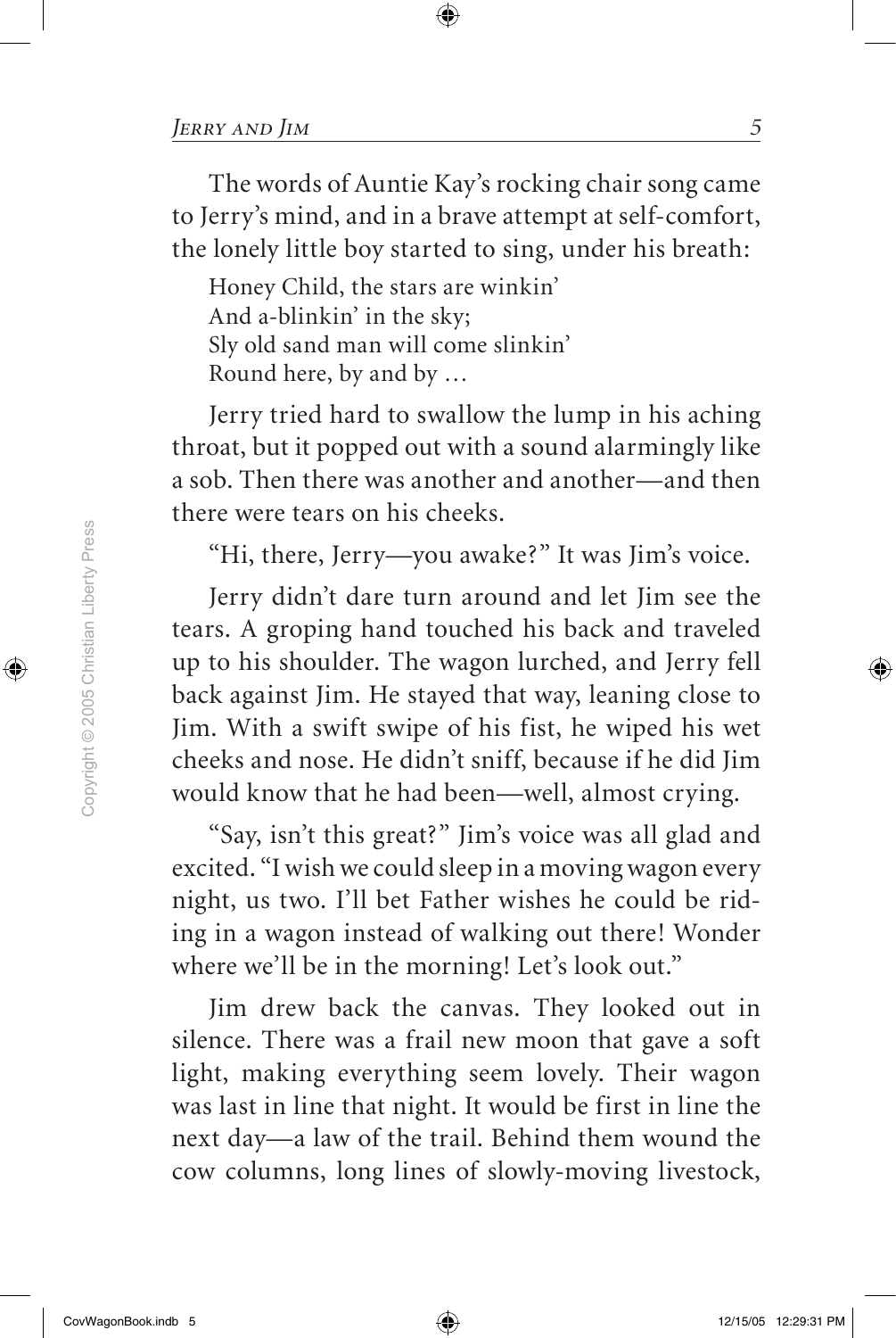cattle, spare oxen, horses and mules, mounted herders riding alongside, rifles slung across their saddles. The prairie, that vast place of rolling miles, was not harsh and forbidding in this soft light. It was kind, somehow, and welcoming.

Jerry no longer felt alone. He was aware of the kinship, the nearness, of all the men and women and children in the long caravan that wound over the prairie. The cattle, oxen, mules, horses, and dogs—he felt a comradeship with them as well. He even grew to love the tired, thirsty little calves and Myra who was asleep in the wagon ahead. He would tell her, in the morning, how he had been awake at midnight … looking out.…

Creak, creak—squeak, squeak— Thurump, thurump—creak, creak—

The funny song again … but it wasn't a wagonsqueak this time … it was Auntie Kay's rocking chair … back home.… Jerry's head rolled against Jim's breast. He was asleep, comforted. Jim laid him down on the mattress and stretched out beside him. There they slept, two little pioneers. Ahead of them lay the long trail that they must travel across burning prairies and stark plains, through raging rivers, over towering mountains, among suspicious Indians and savage beasts, in drenching rain and parching heat—on to Oregon.

The train of wagons, following the lead of scouts, finally reached water late at night—a clear, running

\* + \*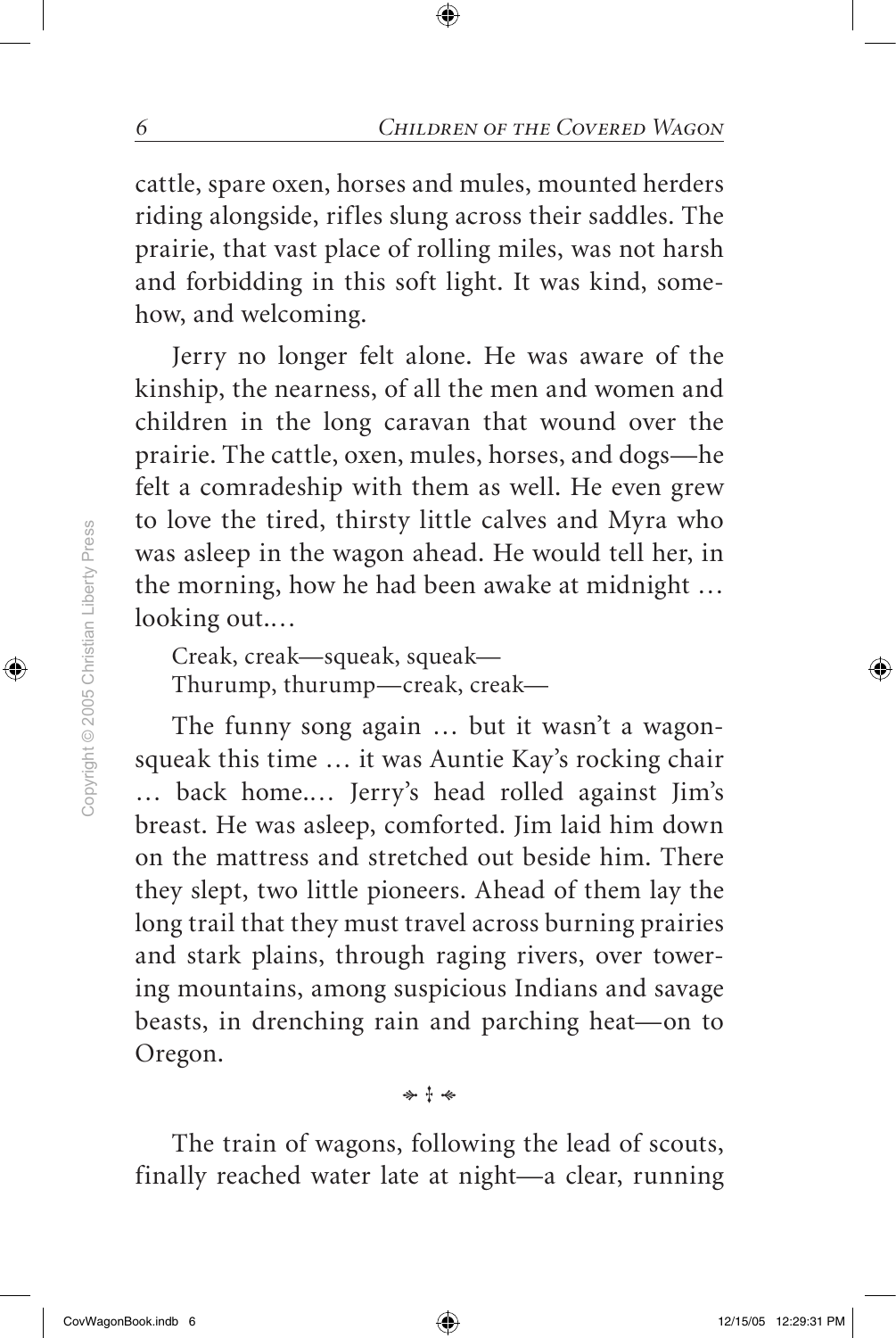stream. The tired men and women drank deeply, gratefully, and washed their dusty feet and faces. Then the wagons were driven into a circular position, so that the tongue of each wagon overlapped the rear of the wagon ahead, forming a barricade through which it would have been difficult for an enemy to break. The oxen were then unyoked and turned out with the other livestock to drink.

Those parched oxen and cattle and horses and mules and dogs ran to that water! Those little bawling calves that Jerry had been worrying about buried their dry noses in the cold water and sucked it up with long, noisy slurps. It was better than milk! Oh, it was better than anything else in the world! Then, after they had drunk, some of the oxen were driven into the center of the circle of wagons where they would be safe in case of a stampede, not an uncommon disaster on the trail. The cattle, horses, and mules, with the spare oxen, had been driven into the night corral and hobbled to prevent them from running or wandering away. Well-armed guards had been posted to watch over the camp, and the covered wagon travelers had rolled up in their blankets and fallen into sound sleep. The day's work was over.

"Ta-ra! Ta-ra! Ta-ra!" The high, clear note of a bugle broke the quiet of morning. It was followed by the smart, ringing crack of the sentinels' rifles: Bang! Bang! Bang!

\* + \*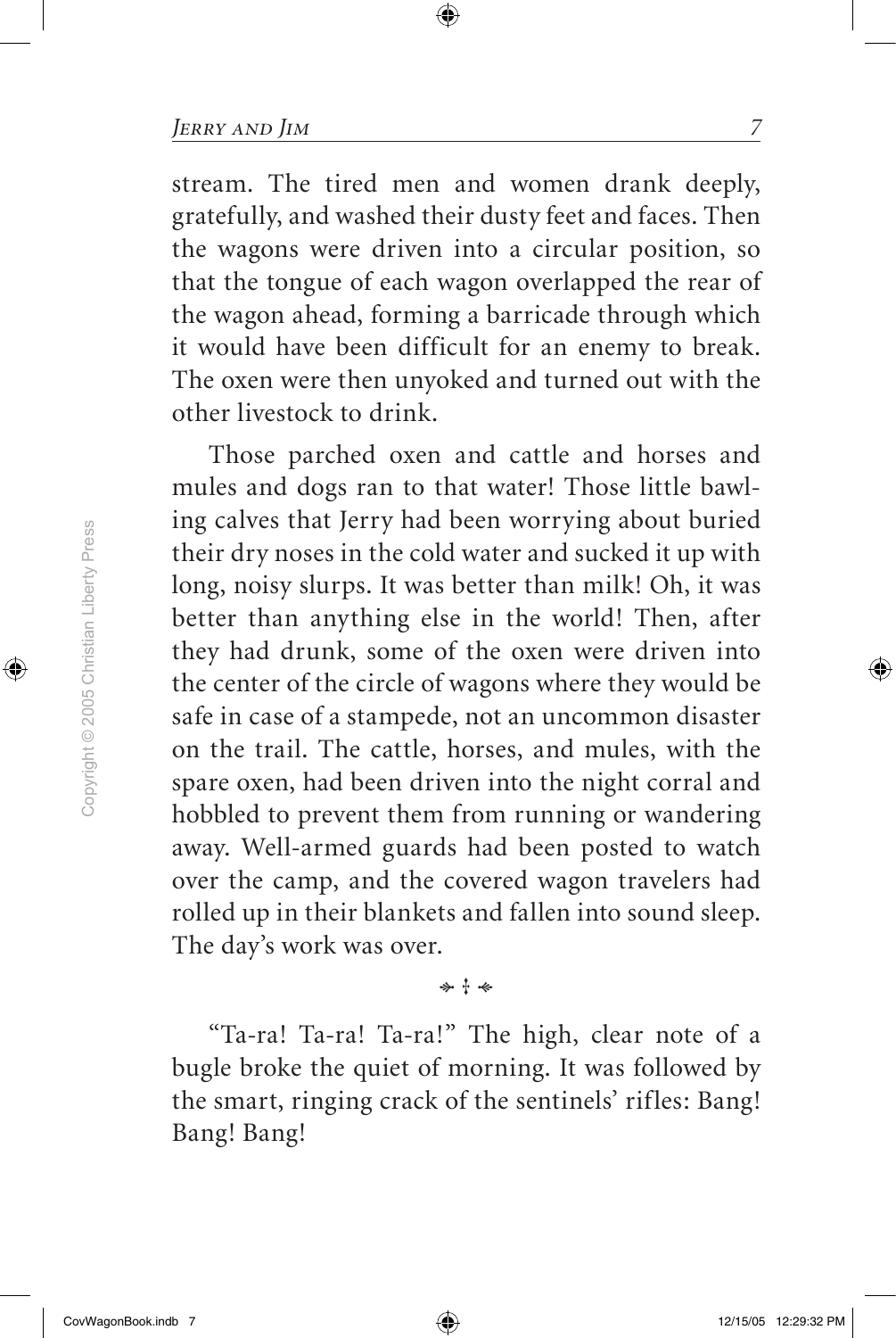The sleepers in wagons and tents leaped up, aroused by this strange alarm clock of the trail. Another day of travel was beginning.

The dawn streaked the sky with rose and lavender. The wind brushed the prairie grass with silver. From a small grove, not far from the big encampment, came the sound of birds singing, prairie plovers and whippoorwills, the first bird songs the emigrants had heard in many days. Far off, dim and dream-like in the pearly dawn, bands of antelope flashed into view and then away.

Usually, the sentinels awakened the sleepers shortly after daybreak, as early as four o'clock, for the wagons must be on the way early, and preparation for travel took some two hours. But this morning, because of the long march of the day before, the getting-up signal wasn't sounded until five. Not all the sleepers were aroused by the call of the bugles and rifles. Jerry slept peacefully on.

"He must be powerfully tired to sleep through all that noise," thought Jim, looking down at his little cousin. "Too bad! It's a shame to wake him up," Jim said to himself, as he pulled on his trousers and shirt, "but it'd be a worse shame to let him miss breakfast."

They were going to have cornbread and molasses for breakfast—a real treat. Johnny cake, they called it. Mother had promised. She had a way of frying it in bacon drippings when there wasn't time for baking. Breakfast was never kept waiting for anyone on the trail.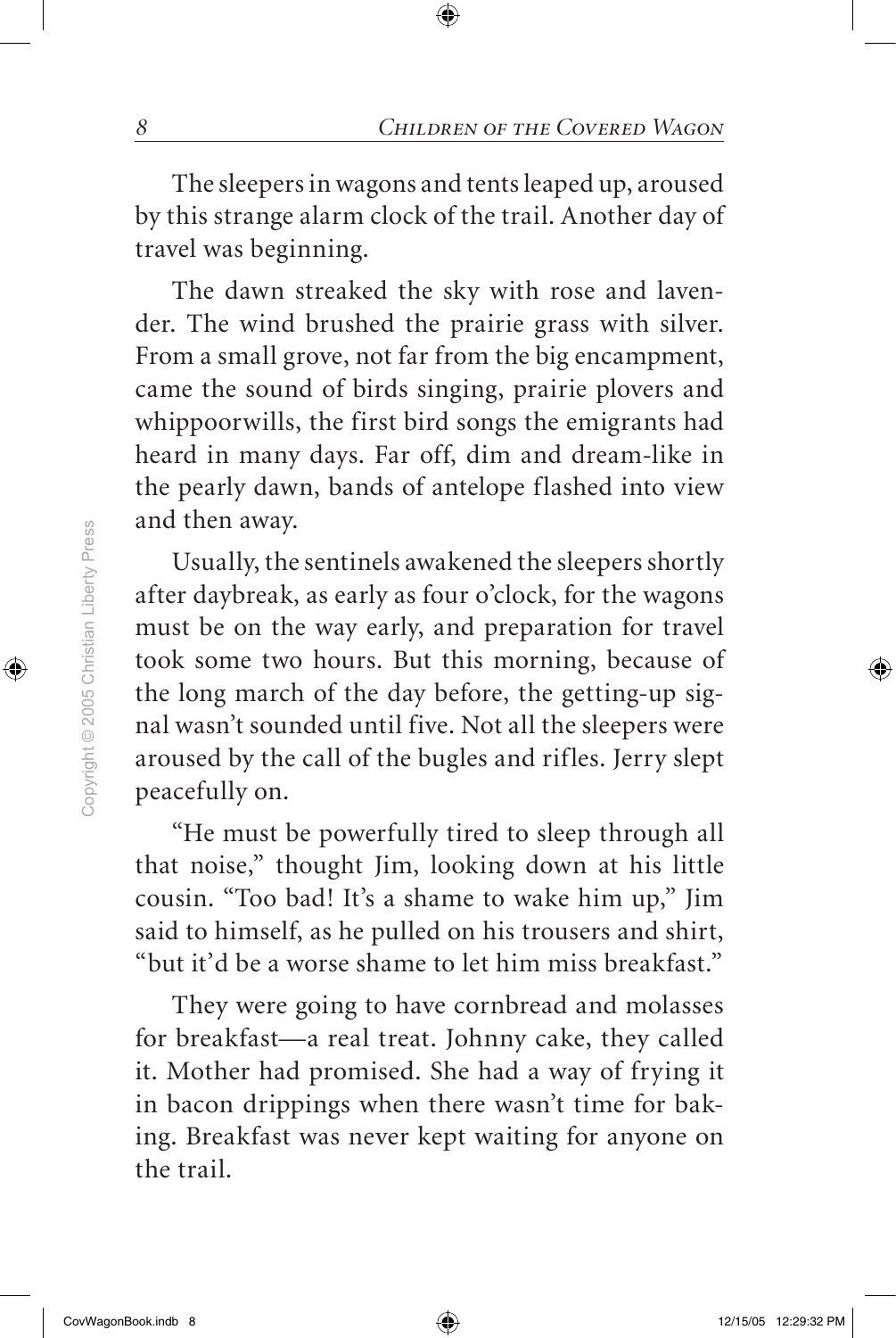Jim leaned down and called in Jerry's ear, "Hi, there, Jerry! Roll out!"

Jerry gave no sign of having heard. Jim tried another method. "Johnny cake and molasses for breakfast, Jerry!"

Jerry's eyes opened. "Hello!" he greeted Jim. "What did you say?"

Jim sniffed the air. "Smell that! Wow, it smells like johnny cake and molasses!"

Jerry sat up abruptly. "And is there water?" he asked.

"A whole river of it!" responded his taller relative.

Jerry scrambled into his trousers, wide awake now. A whole river of water, and johnny cake and molasses for breakfast. Could anything be better? The boys jumped from the wagon and made for the stream.

Now the encampment, so quiet before the call of the sentinels, was all a-bustle. Smoke was rising from dozens of fires where breakfasts were being cooked. Boys were carrying water in buckets from the stream. Shouting and laughing, they stopped, now and then, to splash one another. Girls were helping their mothers unpack pans and tin dishes. Men and dogs were rounding up the livestock. Drivers were yoking oxen. Mothers were hurrying, getting breakfasts and seeing that the little tots were dressed. There were happy morning greetings and laughter. Hardships were forgotten for the time. Everyone was excited about the birds. Spirits were high.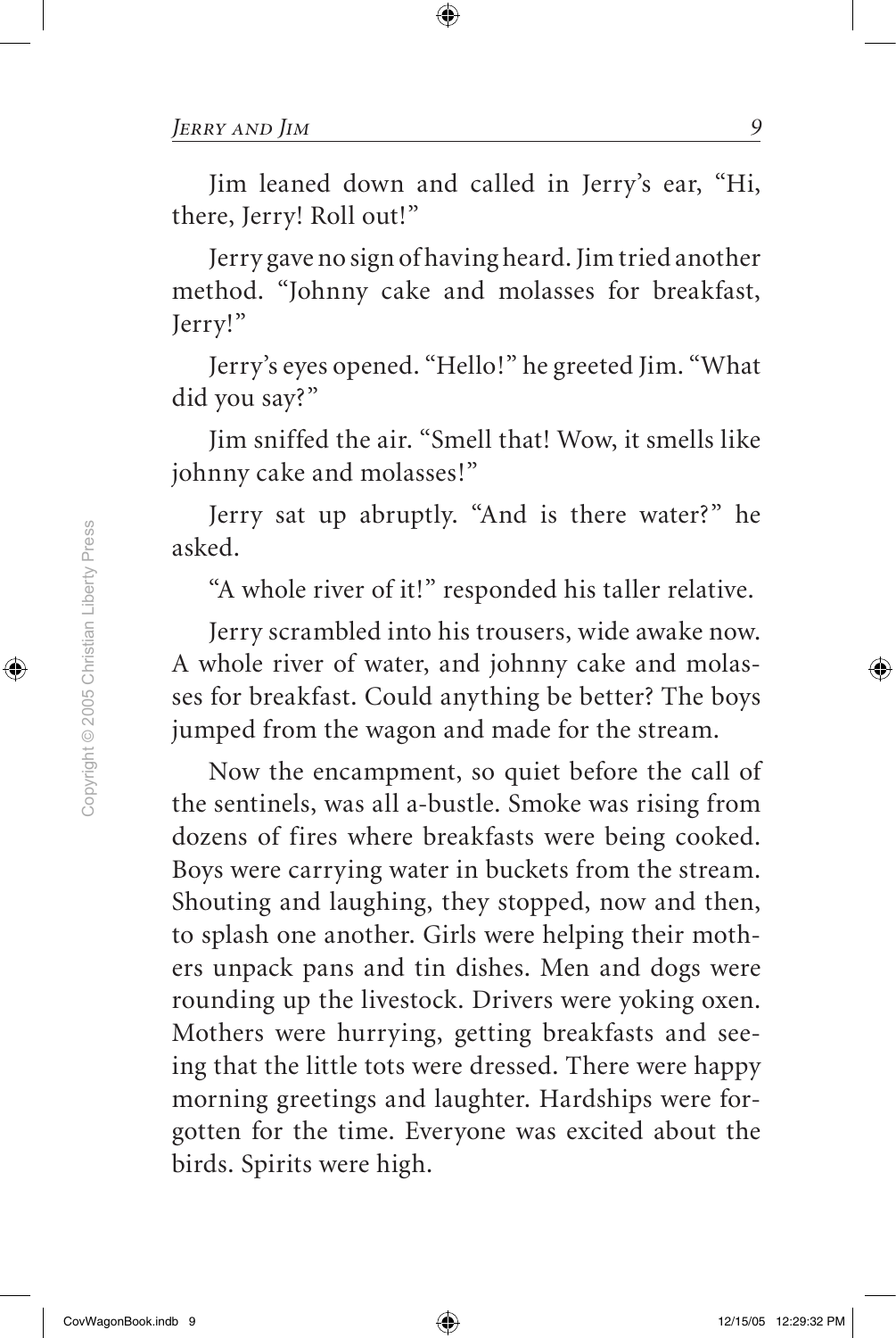Jerry and Jim had been sleeping in a supply wagon behind the one they called the "Home Wagon," in which Jim's mother slept. The boys decided to head for the Home Wagon. Jerry looked with interest, as he walked, at the Deans' wagon, where little Myra slept. Myra wasn't in sight. She was still asleep—lazybones! She'd be late for her breakfast.

They found Jim's mother, a big apron tied over her calico dress, stirring something in a large bowl. She looked up at them and smiled. Her cheeks were pink from the warmth of the fire, and her dark hair, clipped close because of an attack of typhoid fever the summer before, curled about her face like a little girl's. Her eyes were very blue. Jerry often had a puzzled "remembering" feeling when he looked at her. She reminded him of someone—long ago. The little boy didn't realize that she reminded him of his own mother. In fact, she was his own mother's sister.

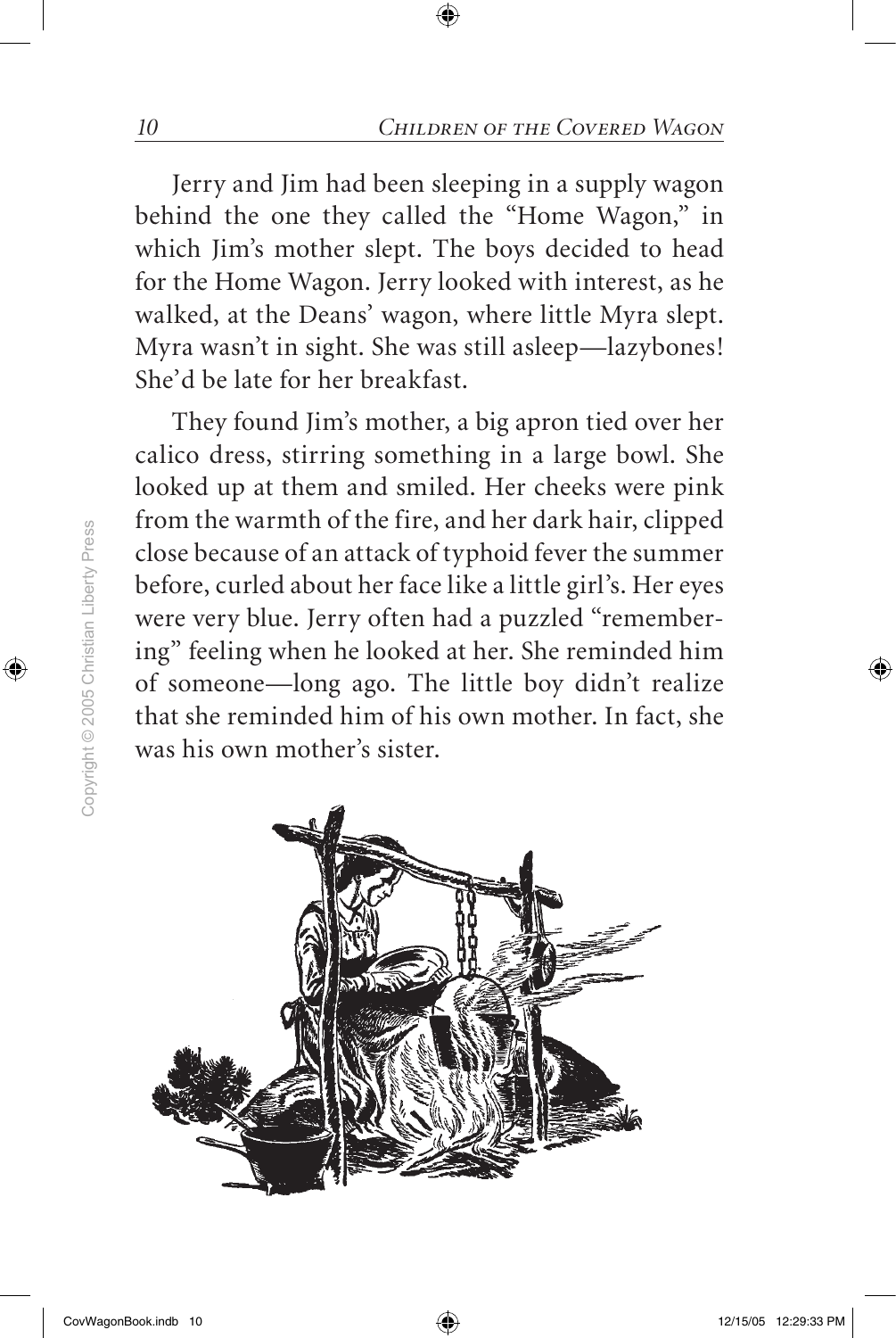"Did you sleep well, boys?" she asked above her stirring.

"Fine!" answered Jim, heartily, adding, "We were awake a while last night and we looked out at the prairie. It was great in the moonlight." He said nothing about the sobs that had awakened him. "Is that johnny cake you're mixing, Mother?"

She nodded, turning to look at the skillet that sizzled on the grate above the coals and sent up the good smell of frying bacon rinds.

"Where are we now, Aunt Beth?" asked Jerry.

"Not far from the Platte Valley—the big buffalo place," his aunt answered brightly.

"Is that almost to Oregon?"

The anxious note in the child's voice didn't escape his aunt's ear. She smiled at him, but she answered soberly, "Not nearly to Oregon, Jerry—but nearer than we were yesterday morning. That is a good thing to remember, dear. Every day is nearer than yesterday."

Jerry nodded, reassured. He gave his eager attention, now, to the yellow batter that was spreading and bubbling in the hot grease. He didn't suspect that his aunt's cheery words had been spoken to reassure her own heart as well as his.

Copyright @ 2005 Christian Liberty Press Copyright © 2005 Christian Liberty Press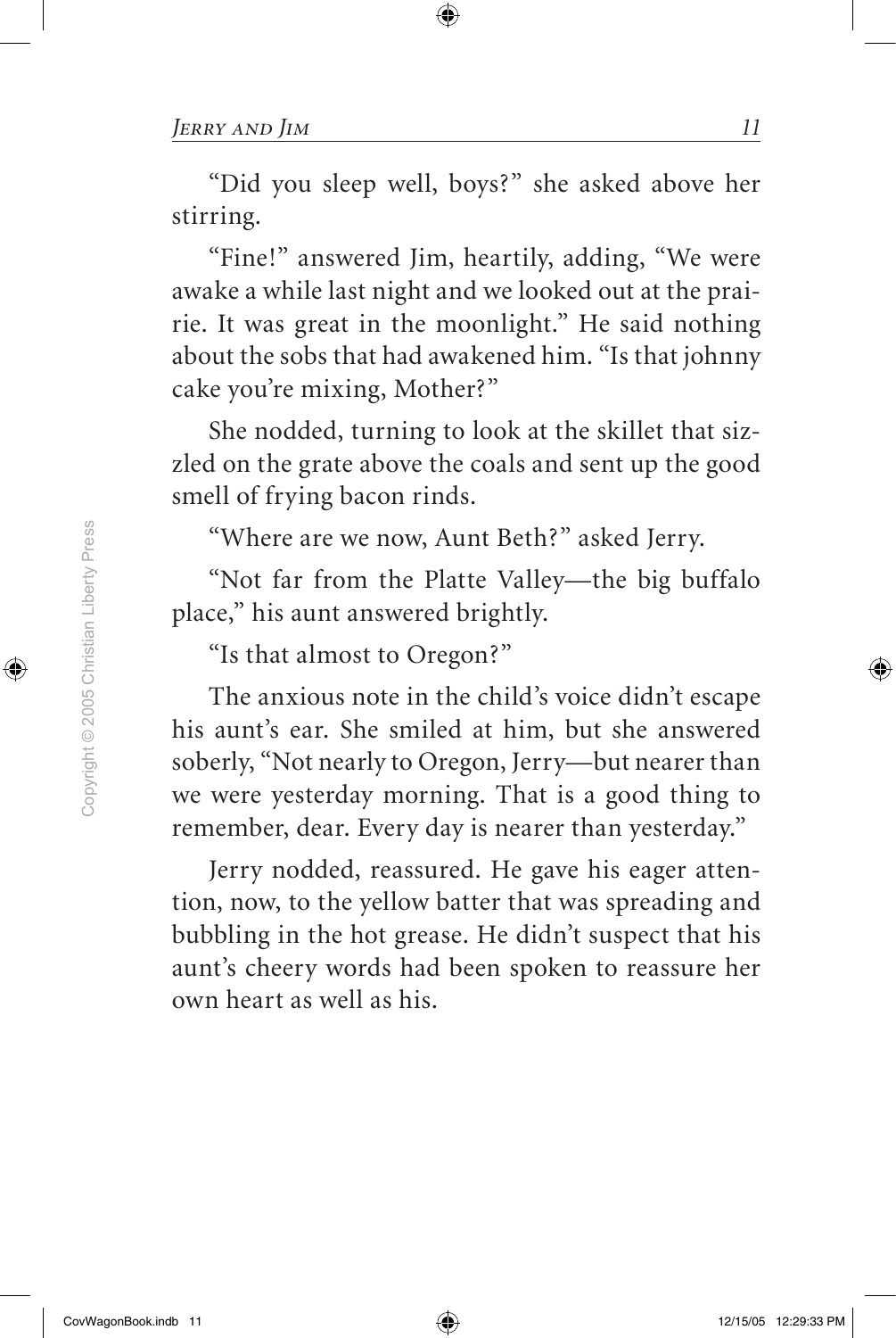### Chapter 2 Myra

Myra was awakened by a shaft of sunlight that came slanting through the opening in the back of her bedroom wagon. The place beside her on the wagon floor where her mother had slept was empty. The sun that played in Myra's blue eyes and made a halo of her yellow hair was warm, which meant that it was not an early morning sun. In fact, the hour was late, as hours were reckoned on the prairie. Nearly two hours had sped by since the sentinels had sounded the getting-up signal. Breakfasts had been eaten all along the line, and dishes had been washed and packed in readiness for the new march of the new day.

But it was not of breakfast that Myra thought first of all. It was not of her mother, even. Her eyes, losing the drowsiness of sleep, widened and darkened with alarm. She sprang up and began to search through the tumbled bedclothes. Her small fists thumped the bumps in the patchwork quilt frantically. Not there not there. Oh, where, where? Down at the foot of the bed, she struck something hard. Holding her breath, she reached under the covers, and pulled out a doll, wrapped in a homespun shawl. She laughed aloud with relief. She kissed the doll over and over while she spoke breathlessly, "Oh, Annabelle, darling, aren't you glad it was only just a dream? Did you really think that the Indians had you and were going to scalp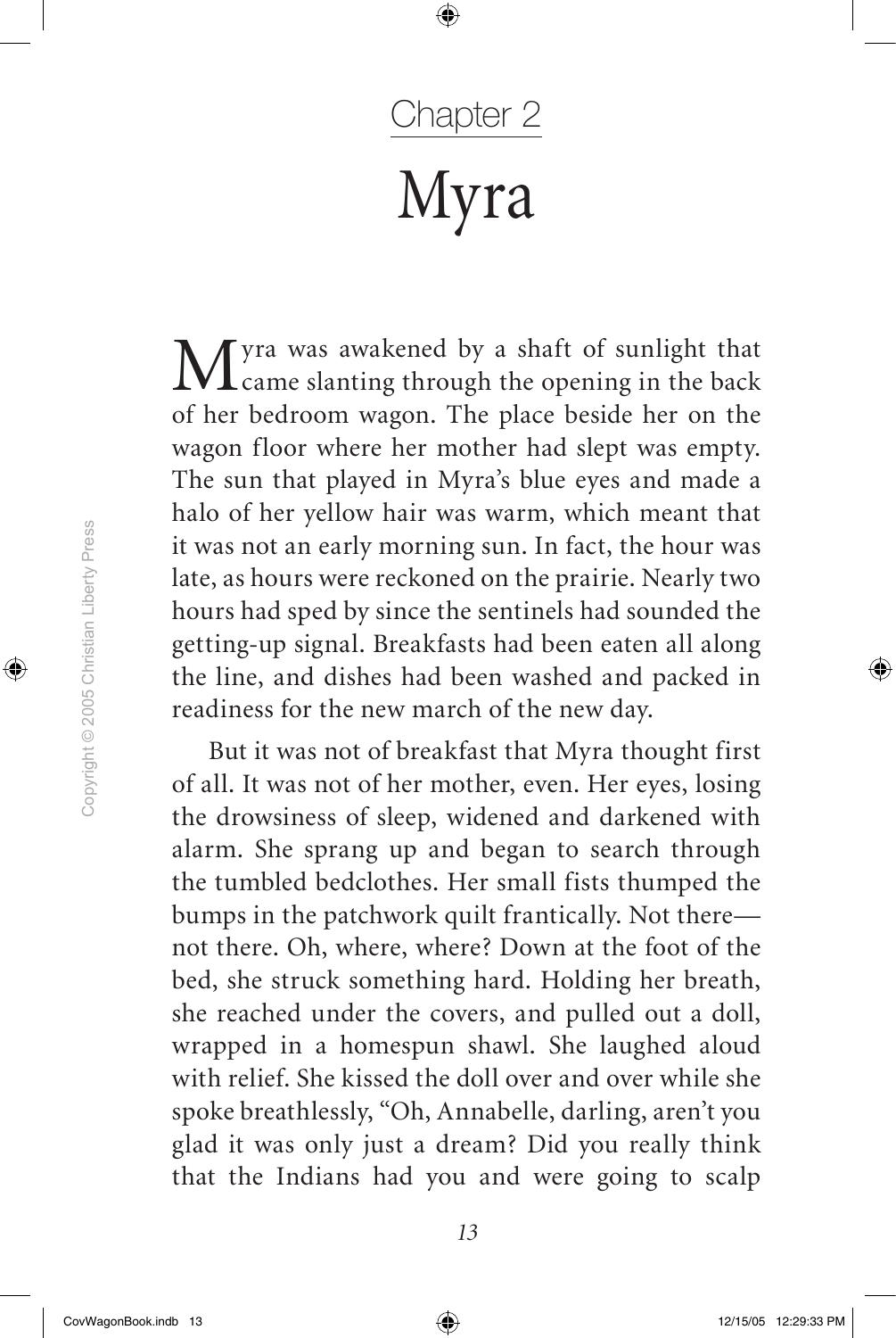all your hair off?" This would have been a difficult feat for even the most practiced warrior to perform, because Annabelle's hair was only painted on her china head—a wavy black mass that could never be tangled, that never had to be combed.

Myra's imagination now pictured her terrifying dream as a thrilling adventure in which she had played a heroic part. She sang as she rocked the doll in her arms. "Don't you cry any more, honey. You're all saved now. Myra saved you."

Then, her attention captured by the sound of an angry voice outside the wagon, the little girl crawled to the opening in the canvas and thrust her tousled head out. "Hello, Michael O'Reilly!" she said.

"Heaven keep me from harm!" shouted a redheaded young man, who was tugging fiercely at a rope tied around the neck of a small but sturdy gray donkey. This agitated boy told the little beast, between tugs, just what he thought of him and the whole tribe of donkeys. The young man's face was as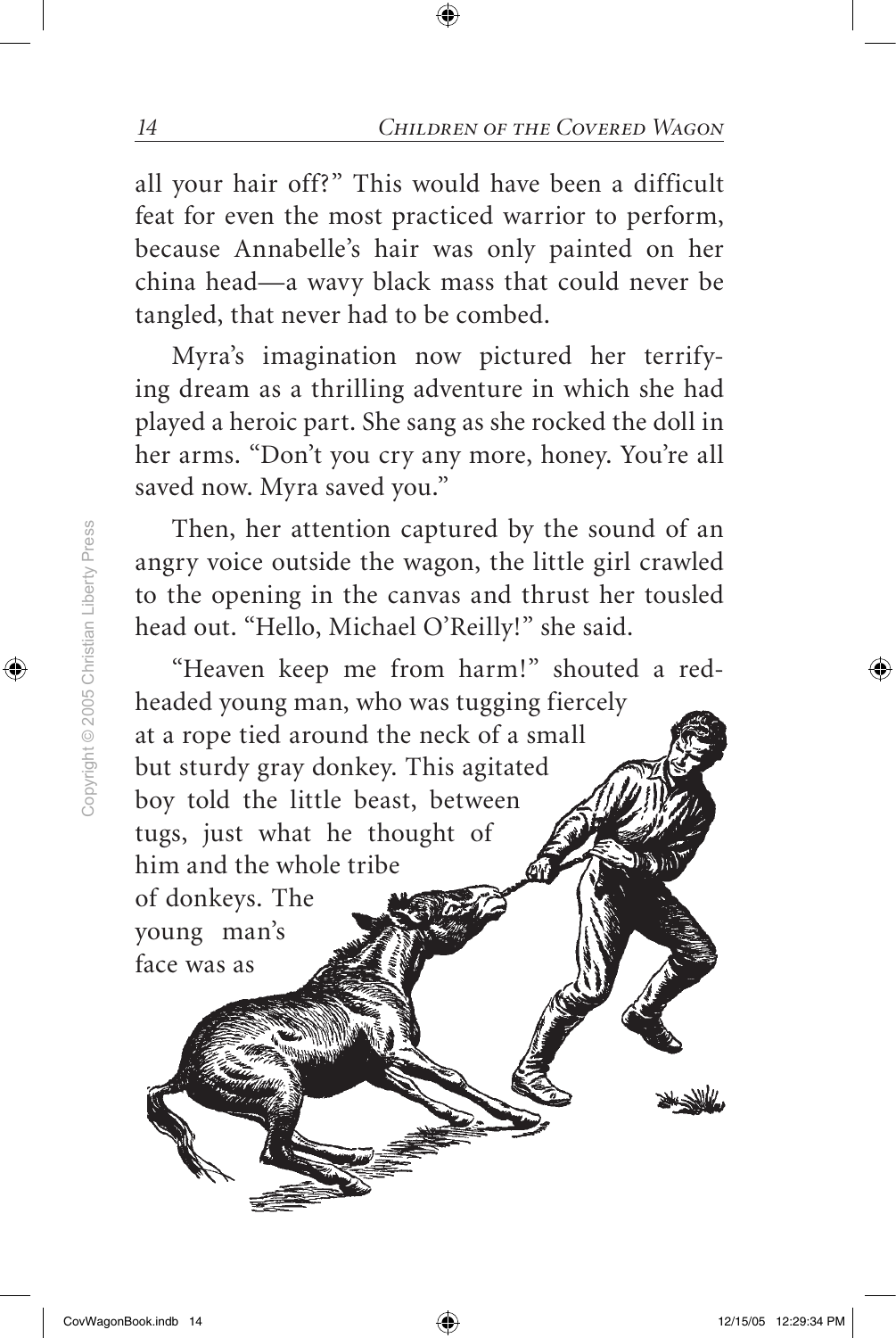red as his hair, and beads of perspiration stood out on his forehead. He let the rope fall slack in his hands and stared at Myra in surprise.

"Myra Dean, is that you? My-oh-my, I thought you were a leprechaun, poppin' out on me like that! Whatever are ye up to—not dressed yet and the whole crowd about to pull out? Come on, now, ya villain! None o' your monkey-shines!" The last portion of his comments were addressed to the donkey that had pulled back, taking advantage of the slackened rope. "Come back here, ya rogue! Thought you'd get away that time, did ya?"

"But, Michael, listen—I had to save Annabelle!"

"To save her? Whatever was she up to, now?"

"The Indians were scalping her. They had her by the hair. I screamed and screamed, but nobody came, so I had to save her all by myself!"

The little romancer sat back on her heels to observe the effect of this startling information on her audience. The young man fell into the spirit of the adventure, as Myra had known he would. Michael was as good at make-believe as she.

"Tsch! Tsch!" Michael made a sympathetic clicking sound with his tongue. "Think o' that, now! I didn't hear a single scream or I'd have come and knocked them Indians flat." He gave one last exasperated tug at the gray donkey's rope. "It's a good beatin' you're beggin' for, sirrah, and you're goin' to have it this minute." He reached for a braided rawhide whip that hung at the back of the wagon.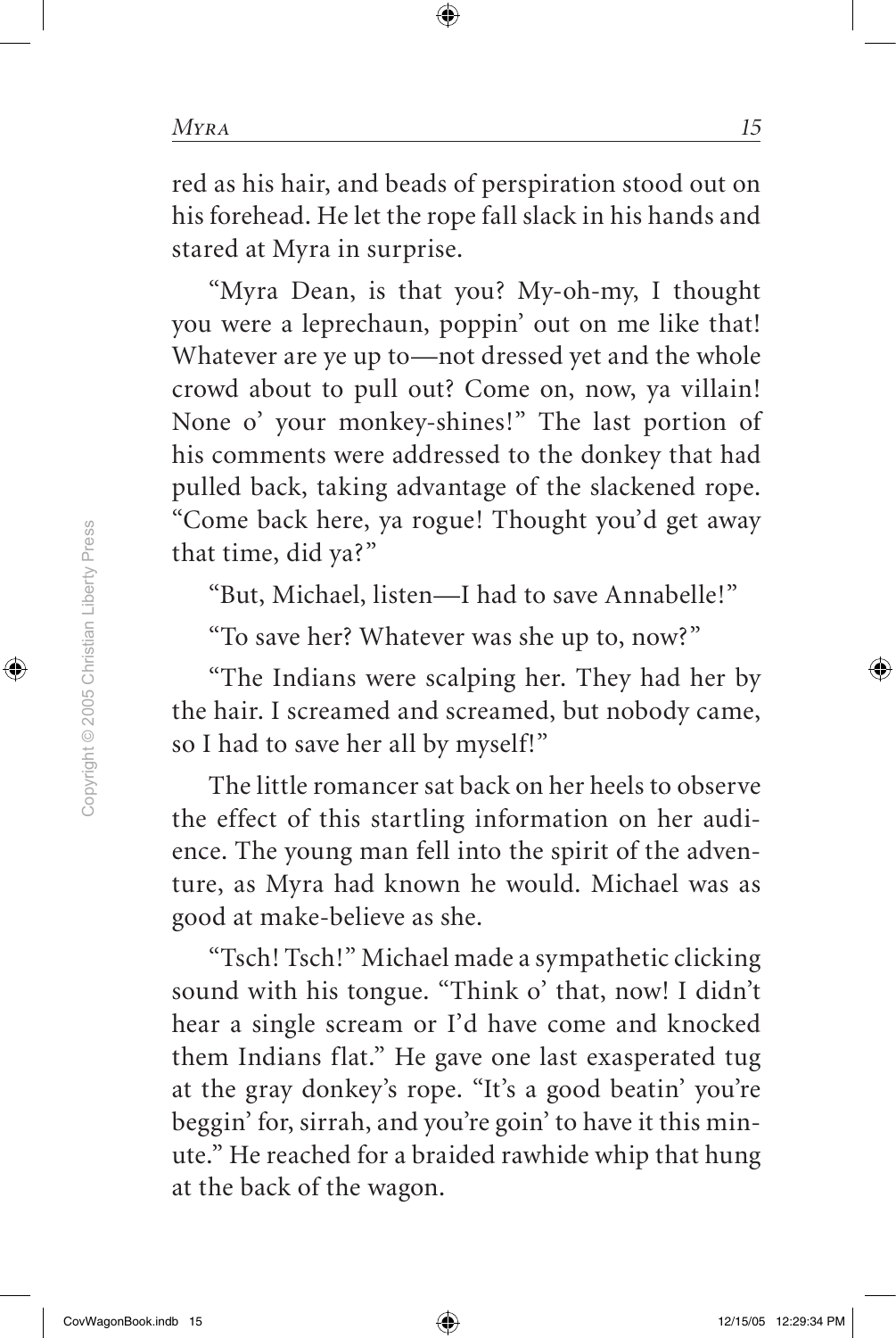"Don't beat him, Michael! Let me show you!"

Myra laid Annabelle down and jumped from the wagon. Standing on bare tiptoe in the deep prairie grass, the little girl reached up to the donkey's white nose. The animal put his head down toward her hand, and she scratched his nose with her fingertips.

"Such a nice, good old fellow," Myra crooned. "Go 'long with Michael now, like a



"Well, I'm—a Frenchman!" exclaimed Michael O'Reilly, for the stubborn little creature that had resisted all his effort began to walk along very meekly.

"My-oh-my, it must be a gift from the Almighty you have, Myra!" the young man laughed. "I'd best be off with him now, while the influence is on him."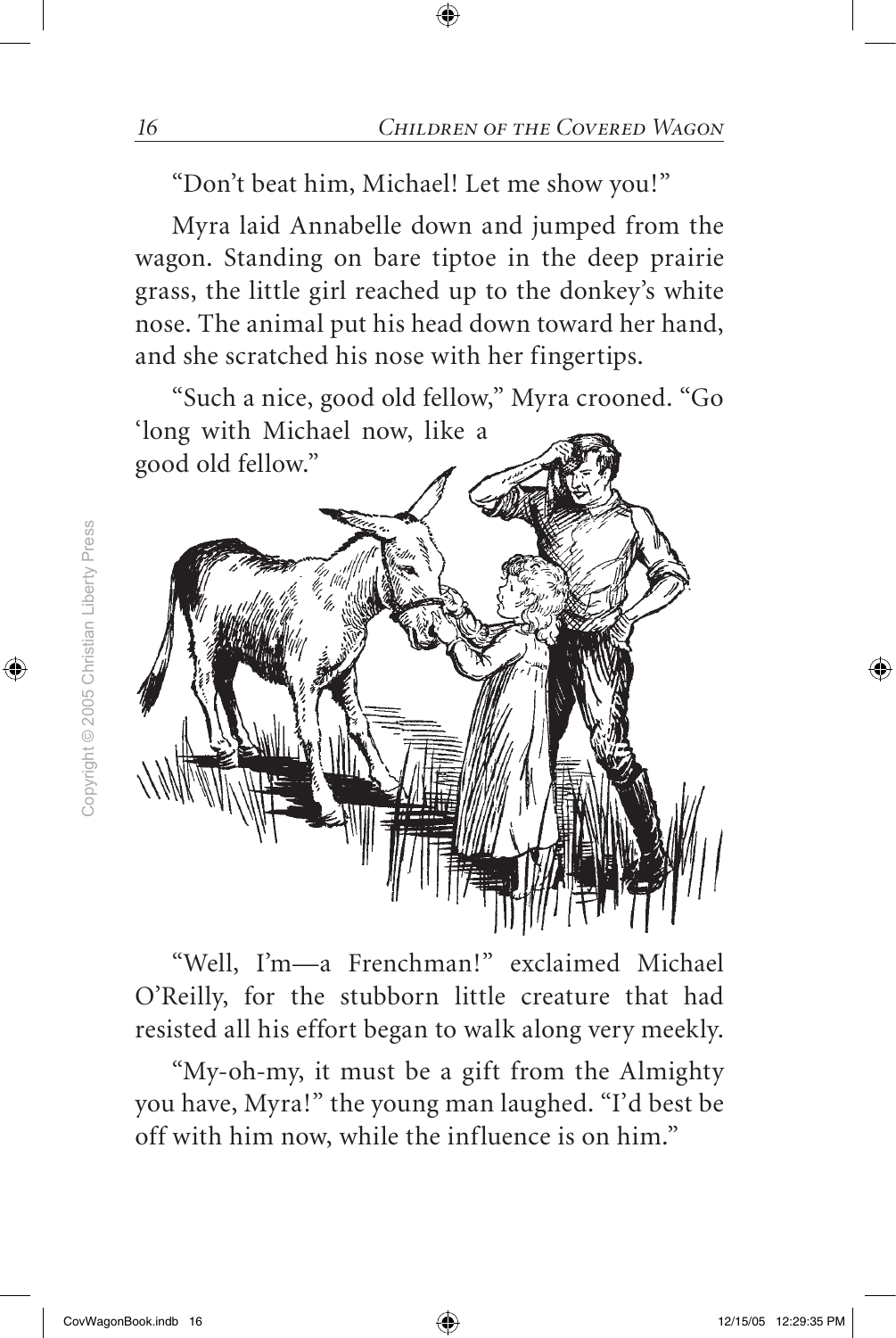He started away, leading his donkey. Then he turned back, a worried frown creasing his forehead.

"That's no way for you to be, child—barefooted in the grass with rattlesnakes and all manner of varmints runnin' around." He lifted the small, nightgowned figure and placed her in the wagon. "Stay there, now, 'til I call one of the girls to get you dressed."

"Michael!" Myra called after him. "I'm going to name your donkey. I'm going to name him Beauty!"

Michael threw back his head and laughed. "I'd thought of another name for him," he said, "but if you say so, Beauty it is." He and the reformed donkey disappeared between the wagons.

Myra sat alone with Annabelle, and suddenly the happy glow went out of the morning. All around was the excitement and noise of last moment preparations for the day's travel. Men were shouting to one another as they hitched the oxen. Ox chains clanked as the big animals, frisky after the night's rest, tossed their heads, some of them trying to throw off the heavy yokes. Boys laughed and talked as they put the finishing touches of grease on the wagon hubs. No one noticed the little girl who sat with her doll in the Dean wagon. She felt forlorn and forsaken. In a few moments the long, lurching ride would begin. Myra began to cry. Where was her mother? Why hadn't she been called to breakfast with everyone else? She buried her face in Annabelle's homespun shawl and raised her voice in a wail of protest. As Jerry had observed, Myra knew how to cry. She had not yet learned the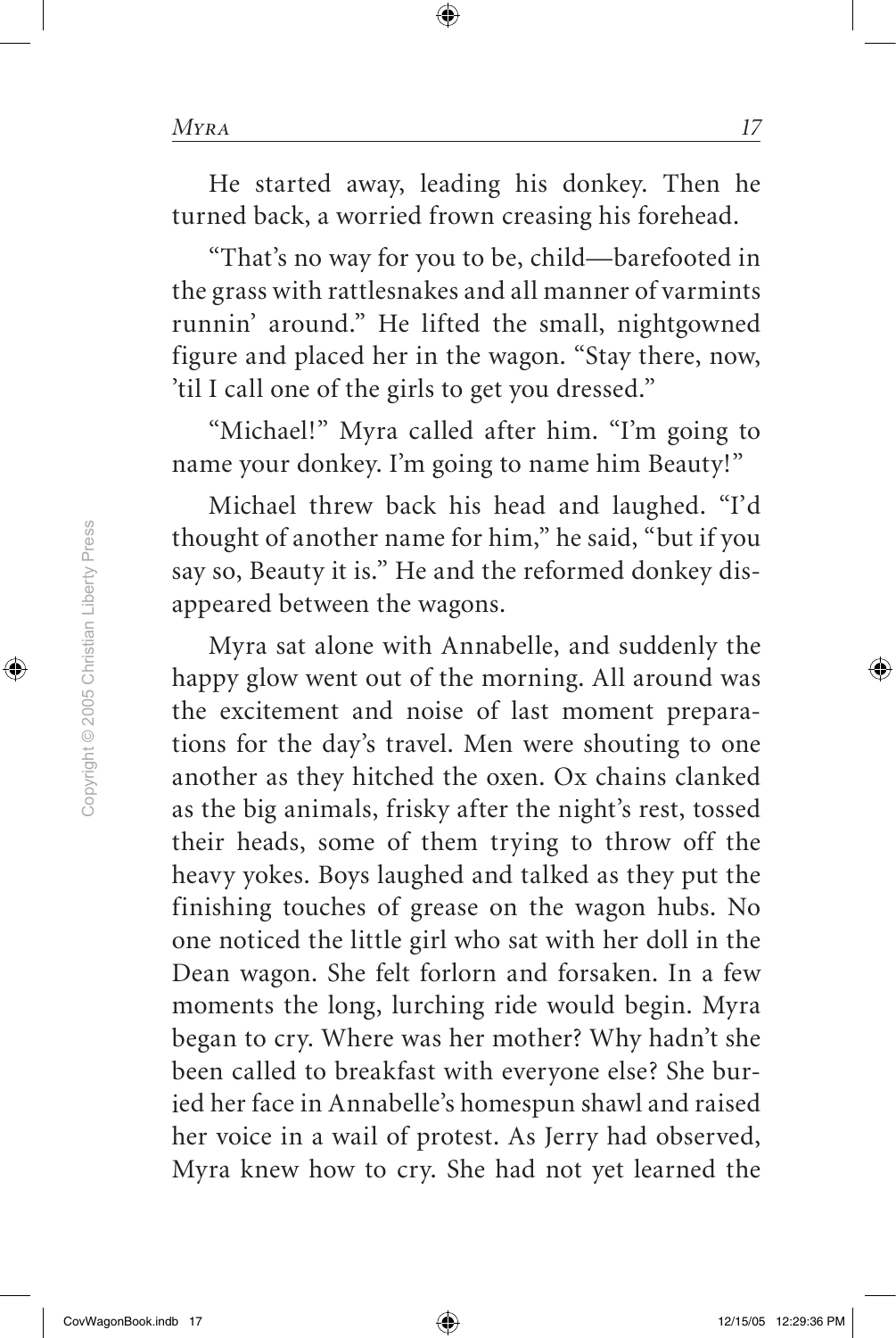hard lesson of self-reliance the little pioneers of those stern days knew by heart before their overland journey was at an end.

"There, Myra—it's all right, little girl!"

Myra lifted her tear-stained face. Laura Thompson, a girl of nineteen, pretty as a wild rose, who taught the small children Bible stories around the campfire in the evening, climbed into the wagon. Laura and her younger brother, Dan, were orphans who were working their way west by making themselves generally useful. Everyone in the company of emigrants, including Michael, was in love with Laura. But Michael, so bold in other matters, was tongue-tied in the presence of Laura, although he and Dan were close companions.

Myra poured out her woe to Laura, in one breath, "Mother's gone and I'm all alone and I haven't had my breakfast and Michael says it's time to pull out."

"Here's your breakfast, Myra." Laura held out a bowl of steaming cornmeal porridge. "It's all sweetened and ready to eat."

Myra's eyes widened. "Am I going to eat here in the wagon when it isn't raining?"

"Yes, dear—to save time," Laura answered, getting Myra's clothing together. "Then you're to get dressed in a jiffy, and then, your mother says, you may run alongside the wagons with Jerry. You'll like that, won't you?"

"Where is Mother?"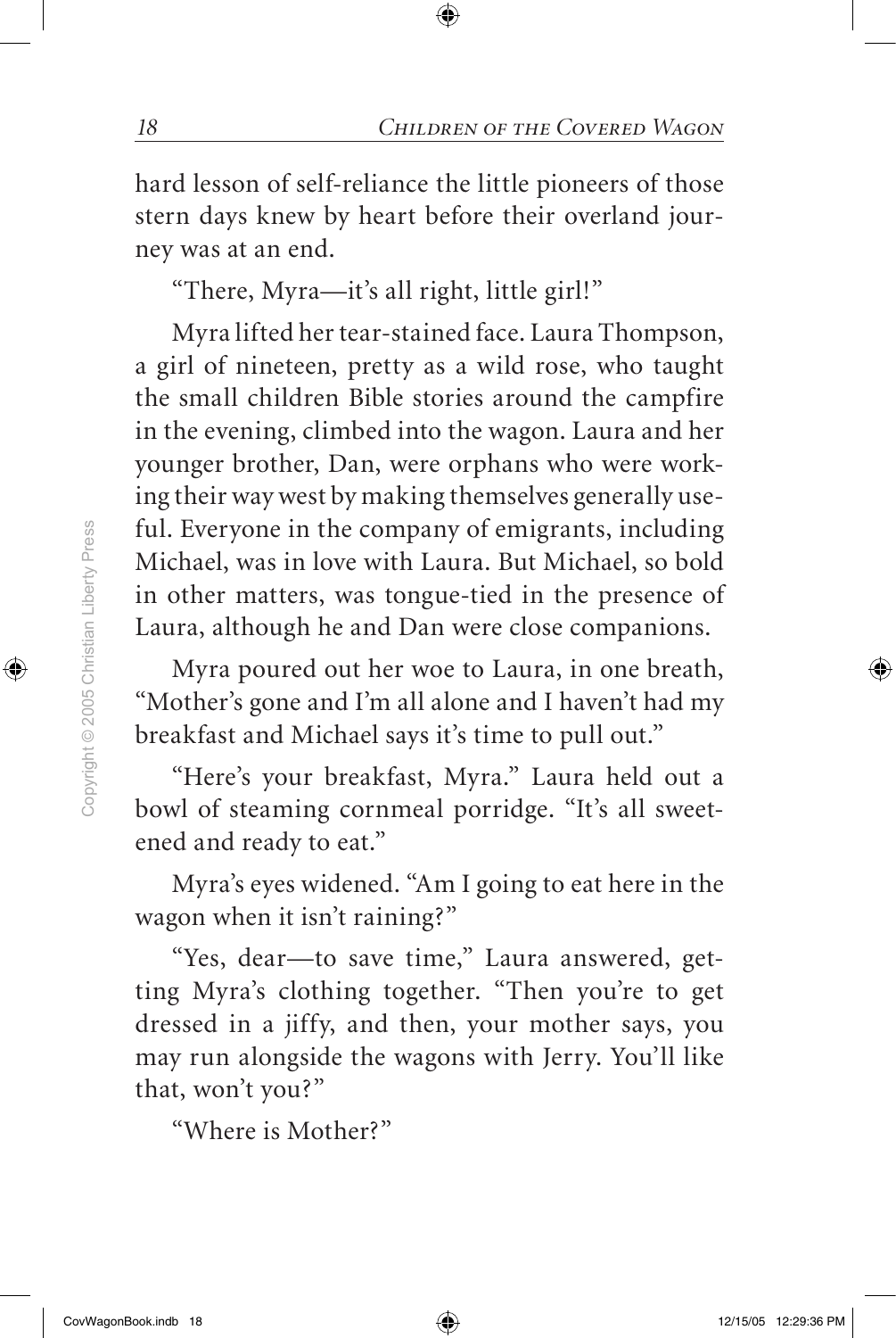Laura didn't answer at once. Myra looked questioningly at her and saw that Laura's eyes were red as if she, too, had been crying. Laura spoke slowly. "Your mother has been helping your father with sickness. A wagon had to drop out of line last night."

"Is the sickness better?" asked Myra.

"Better," answered Laura. Her voice quivered.

"Why were you crying, Miss Laura?"

"I was there, you know"—the girl drew a sharp breath—"and it made me sad to see the suffering. But … it's all over now. Eat your breakfast, honey."

"I'm glad it's all over," said Myra cheerfully. She scooped up her mush with hungry zest. "My father always makes sick people better, doesn't he?"

"Your father is a good doctor and a good man," said Laura, folding the bedclothes.

In the excitement of the prospect of running alongside the wagons with Jerry and Jim, Myra asked no more about the wagon that had dropped out of line the night before. Laura was thankful that the conversation ended. She didn't want to tell the child about the newly-made grave back there on the prairie. It was a tiny grave where they had buried a baby that had been born in the night and that had died before the stars had faded out.

Myra laughed suddenly. "Do you know, Michael O'Reilly said that I had a gift from the Almighty? He said that because I made his little donkey walk just by